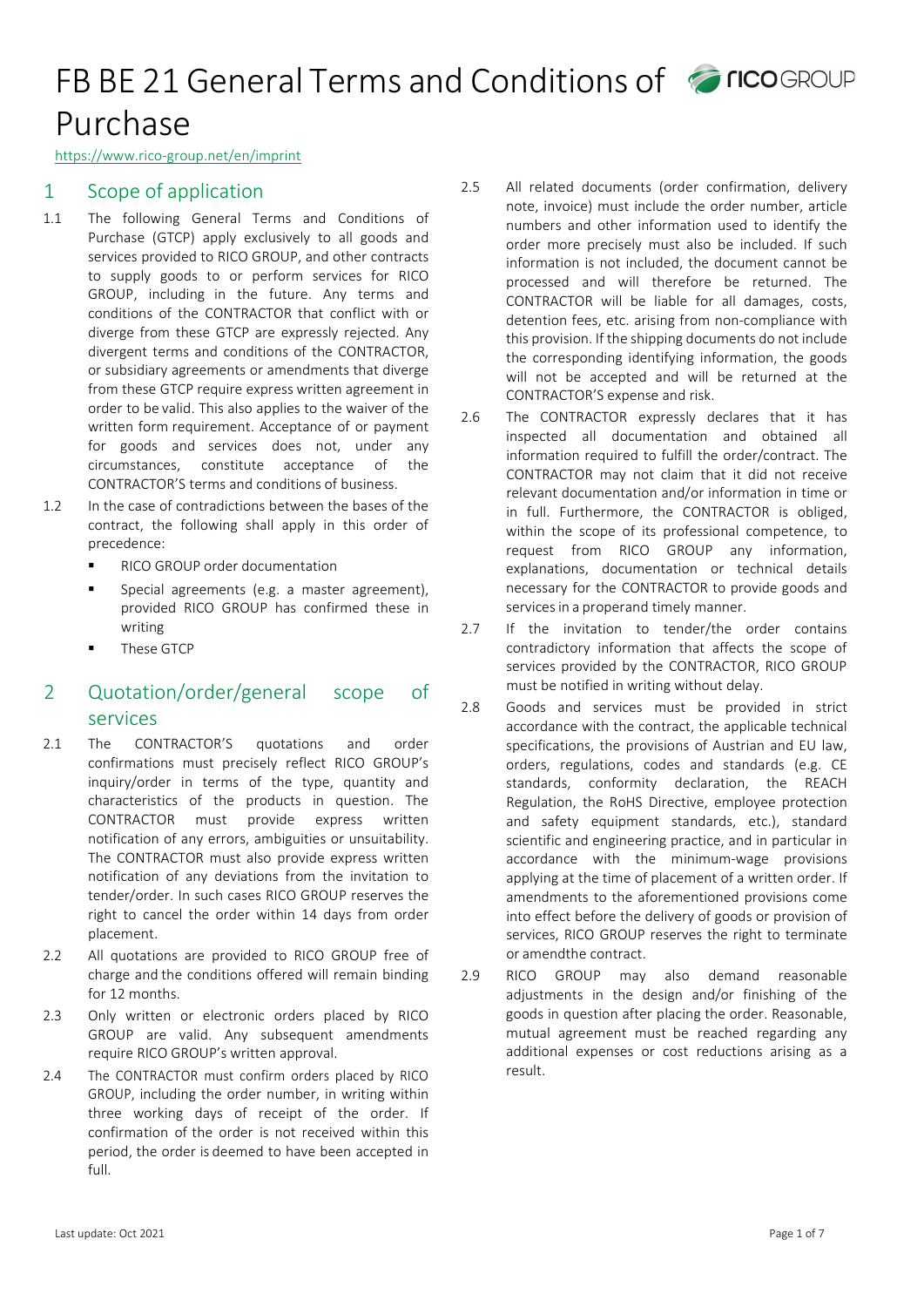#### https://www.rico-group.net/en/imprint

### 3 Prices

- 3.1 Agreed prices are fixed. Flat-rate fees are charged for services, software, equipment and other works unless invoicing of actual costs on the basis of negotiated hourly rates is expressly agreed in writing.
- 3.2 In the case of changes in the size of the order, which in turn lead to additional costs, RICO GROUP must provide prior written approval before the changes can be included inthe order, and to ensure payment of the additional costs by RICO GROUP. If the CONTRACTOR does not provide notification of additional costs, or such costs are not approved by RICO GROUP, the CONTRACTOR must bear these costs in full.
- 3.3 Prices for goods include packaging and delivery DDP (ICC Incoterms® 2020) to the specified address, and are quoted excluding value added tax, unless other conditions are stated in the order. The prices for equipment/machinery/software include training and instruction.
- 3.4 Any changes in framework conditions prior to the delivery of goods or provision of services, e.g. due to increased levies, amendment of collective agreements or changes in market prices, do not entitle the CONTRACTOR to subsequently adjust its prices.

### 4 Spare parts/service

- 4.1 For a period of at least ten years after delivery, the CONTRACTOR guarantees that it will supply RICO GROUP with spare or compatible parts at the place of delivery within48 hours.
- 4.2 RICO GROUP is entitled to return spare parts that are not required free of charge in the original packaging within14 days of delivery.
- 4.3 In order to ensure that plant and machinery supplied by the CONTRACTOR remain operational, it is agreed that in the event of a breakdown, the CONTRACTOR will have up to 48 hours following the breakdown in order to restore operational readiness. If it is not possible to restore operational readiness by means of free e-mail or telephone support within six hours, the CONTRACTOR will send a service technician to the location within 48 hours in order to rectify the problem during normal business hours.

### 5 Delivery

- 5.1 All deliveries will be made DDP to the specified address (place of delivery/performance) in accordance with Incoterms® 2020.
- 5.2 The CONTRACTOR is obliged to perform the service in full and to deliver fully functional goods, including all of the required parts, in the quality necessary to ensure smooth operation, on the date specified in the order or agreed in writing with RICO GROUP, in accordance with the properties customarily expected on the basis of the technical state of the art and other guaranteed properties, including where the necessary parts or services are not explicitly stated in the order. The CONTRACTOR is responsible for verifying information provided by RICO GROUP.
- 5.3 If the CONTRACTOR changes the specifications of its products and/or services, however slightly, or the basic production process, which in turn affects the specifications or other aspects of its products and/or services, the CONTRACTOR must inform RICO GROUP of such changes without delay. The CONTRACTOR undertakes to maintain the specifications of its products. RICO GROUP is not obliged to check, including on a sample basis, the composition of the products supplied by theCONTRACTOR.
- 5.4 In the case of goods, the date of delivery at the place of receipt or use will be decisive when establishing compliance with the agreed delivery date; in the case of services or equipment, the time of acceptance will be decisive. In the case of preliminary acceptance on more than one occasion at the CONTRACTOR'S premises, for reasons due to the CONTRACTOR, the CONTRACTOR must bear the full costs incurred by RICO GROUP as a result (e.g. working time, travel and accommodation expenses, etc.). If the CONTRACTOR misses the delivery date, it is deemed to be in default without reminder. Acceptance of delayed goods is subject to settlement of all potential claims. RICO GROUP may postpone delivery dates for up to three months without incurring costs.
- 5.5 Part-deliveries are only permitted with RICO GROUP's prior written approval, otherwise RICO GROUP may refuse to accept the delivery. In any case, partdeliveries are not treated as separate transactions, and must be marked as such, including details of the total quantity and the quantity of the part-delivery.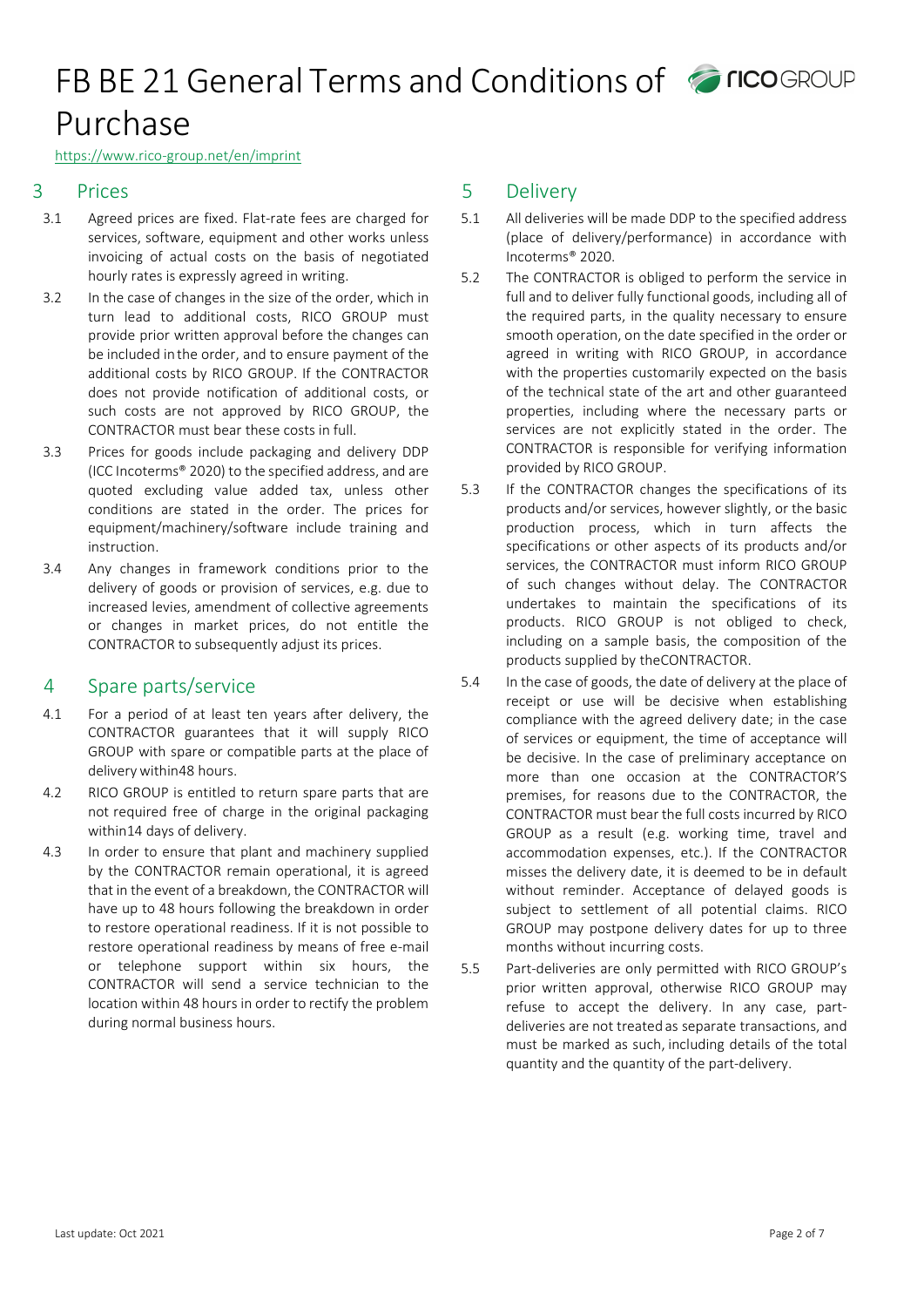#### https://www.rico-group.net/en/imprint

- 5.6 In the case of an anticipated delay in the delivery of goods or the provision of a service, the CONTRACTOR is obliged to notify RICO GROUP without delay, including reasons and the expected length of the delay. Delivery of goods or provision of services before the date specified in the order or the agreed date requires RICO GROUP's express approval. Even if such approval is given, early delivery must not be disadvantageous to RICO GROUP, and in particular the agreed payment term may not commence before the original delivery date.
- 5.7 In the event of a delay in delivery, RICO GROUP is entitled to apply a contractual penalty of 1% of the value of the order, up to a maximum of 7%, for each commenced week of the delay. In any case, in the event of default by the CONTRACTOR, RICO GROUP may terminate the contract without granting a grace period, which will not give rise to any claims against RICO GROUP on the part of the CONTRACTOR. RICO GROUP has the right to terminate the contract from the start of the second week of the delay.This does not affect any other claims over and above the contractual penalty for damages and detrimental effects of any kind arising from delayed delivery. Enforcement of the contractual penalty on acceptance is not necessary, and the penalty may be enforced at any time before full payment is made, and deducted from the final invoice.
- 5.8 The CONTRACTOR may only attribute the delay to RICO GROUP's failure to provide essential materials and/or documentation if the CONTRACTOR demanded provision in writing and did not receive the materials and/or documentation without delay. In such cases, delivery is not deemed to be delayed if RICO GROUP failed to provide documentation. The CONTRACTOR bears the burden of proof in such cases.
- 5.9 RICO GROUP is entitled to use software connected with the goods supplied, including documentation, to the extent permitted by law. Moreover, RICO GROUP is entitled to use such software, including documentation, with the agreed features to the extent required for the use of the product in accordance with the contract. A backup copy may be made without express permission. The same applies to any industrial property rights related to the use of the product.

5.10 Goods must be appropriately packaged, using packaging appropriate for the means of transport, and protected against damage and loss. If products/goods are subject to specific regulations, e.g. the REACH Regulation, they must be classified, packaged and labelled in accordance with the applicable regulations. The CONTRACTOR is liable for any damages arising from non-compliance with such instructions.

### 6 Customs/export controls

6.1 In documentation related to the transaction, the CONTRACTOR is obliged to notify RICO GROUP of any obligations to be met in order to obtain approval for reexports of the CONTRACTOR'S products in accordance with German, European or US export and customs regulations, and with the export and customs regulations of the country of origin of its goods. As a minimum, the CONTRACTOR's quotations, order confirmations, delivery documents and invoices must include information on the items concerned, as required and necessary under the applicable customs and export regulations. At RICO GROUP's request, the CONTRACTOR is obliged to notify RICO GROUP in writing of all export data related to the CONTRACTOR'S products and their components, and to notify RICO GROUP in writing without delay (prior to delivery of the goods concerned) of any changes to the aforementioned data.

## 7 Acceptance of deliveries/services

7.1 Acceptance takes place after full provision of the service/equipment and must be confirmed in writing by RICO GROUP. In the case of equipment, written confirmation is provided after successful commissioning at RICO GROUP's premises. With regard to services, if invoicing of costs on the basis of negotiated hourly rates is agreed, the CONTRACTOR must keep daily records of the hours worked and have the records signed by an authorized RICO GROUP employee.

### 8 Payment

8.1 Invoices for deliveries of components/materials are payable within 30 days of full receipt of the goods and the invoice with a 3% cash discount, or payable net within 60 days.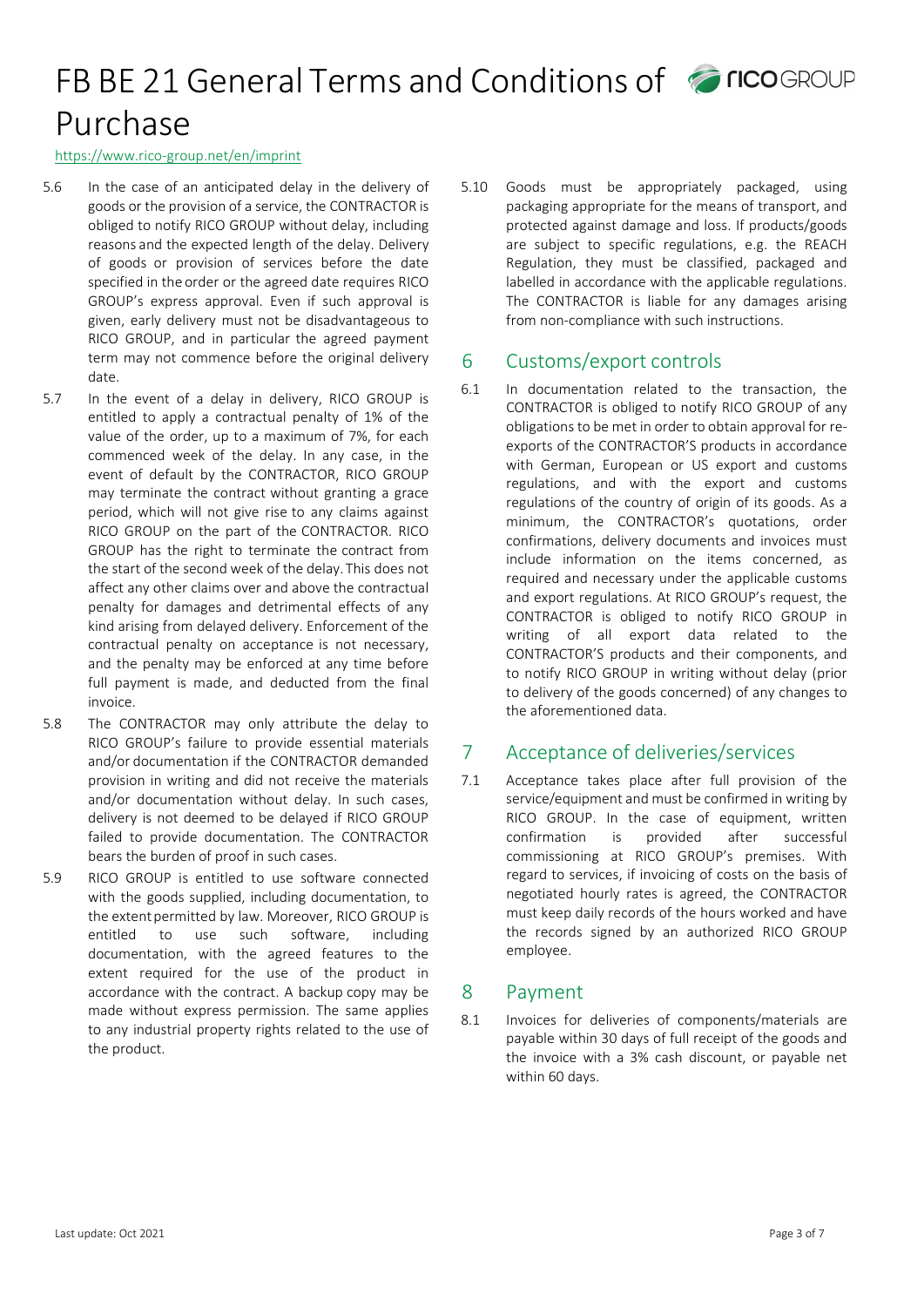#### https://www.rico-group.net/en/imprint

- 8.2 If an order for plant/services exceeds EUR 20,000 and the delivery time exceeds 12 weeks, payment will be made according to the following payment schedule:
	- 20% prepayment following receipt of the order confirmation including a bank guarantee (expiry: two months after the delivery date) within 30 days subject to a 3% cash discount, or net within 60 days.
	- 80% after acceptance by RICO GROUP (signed acceptance report) within 30 days subject to a 3% cash discount, or net within 60 days.
- 8.3 Invoices must satisfy all statutory requirements, in particular those of the Austrian Umsatzsteuergesetz (Value Added Tax Act), and any other separate written agreements; they must not be included with the delivery and must be sent to RICO GROUP immediately after dispatch. All invoices must include the full order number. The CONTRACTOR is liable for any additional or consequential costs arising from submission of incorrect or incomplete invoices.
- 8.4 Payment does not constitute acknowledgement of proper performance of delivery, or a waiver of claims of any kind whatsoever. The CONTRACTOR is not permitted to assign receivables from RICO GROUP to third parties, unless RICO GROUP agrees to the assignment in writing.
- 8.5 If performance by the CONTRACTOR is not in accordance with the contract, RICO GROUP is entitled to withhold payment until proper performance of the contract. RICO GROUP is entitled to offset outstanding payments against counterclaims arising from the transaction in question or from other transactions with the CONTRACTOR.

### 9 Transfer of risk and ownership

- 9.1 Risk transfers to RICO GROUP when the CONTRACTOR delivers goods to the place of delivery, or when equipment/services have been handed over to an authorized RICO GROUP employee, the latter has accepted the goods/services and deems that delivery has been made properly and in full, and the CONTRACTOR has properly fulfilled all of its additional obligations, e.g. provision of the required test certificates, CE-compliant documentation, descriptions, etc.
- 9.2 The CONTRACTOR transfers ownership of goods/services to RICO GROUP equivalent to the payment amount transferred by RICO GROUP to the CONTRACTOR.

### 10 Guarantee/warranty

- 10.1 The CONTRACTOR guarantees the defect-free operability and suitability of its goods and/or services for 12 months following acceptance of the service/equipment/goods, and bears any costs arising in this regard (e.g. materials, labor or transport costs) in full.
- 10.2 The CONTRACTOR also warrants that the goods or services meet the requirements specified in the order in all respects. Furthermore, the CONTRACTOR warrants that the goods or services meet all statutory and official regulations applicable at the place of delivery, in accordance with the properties customarily expected on the basis of the technical state of the art and other guaranteed properties, in particular compliance with accident prevention regulations. During the warranty period, the CONTRACTOR undertakes to immediately rectify all defects in the supplied goods and services due to incorrect work or defective materials free of charge upon RICO GROUP's first request. If the CONTRACTOR does not respond to a second, written request from RICO GROUP, the latter is entitled to have the necessary work performed by a third partyat the CONTRACTOR'S expense.
- 10.3 The warranty period ends 24 months following acceptance of the goods/services at the earliest.
- 10.4 If a defect becomes apparent within two years of acceptance of the goods/services, it is assumed that the defect existed at the time of delivery.
- 10.5 RICO GROUP is not obliged to inspect the goods or provide notification of any defects; the statutory duty of notification pursuant to sections 377 and 378 Unternehmensgesetzbuch (Austrian Business Code) is expressly excluded. Contractual claims for damages may be enforced irrespective of any warranty claims.
- 10.6 Claims for damages may be enforced within 36 months of RICO GROUP becoming aware of the damage.
- 10.7 In the case of latent defects, the warranty period begins upon objective recognition of the defect. Defects in goods that usually remain packed until used and which only become apparent once the goods are unpacked constitute latent defects.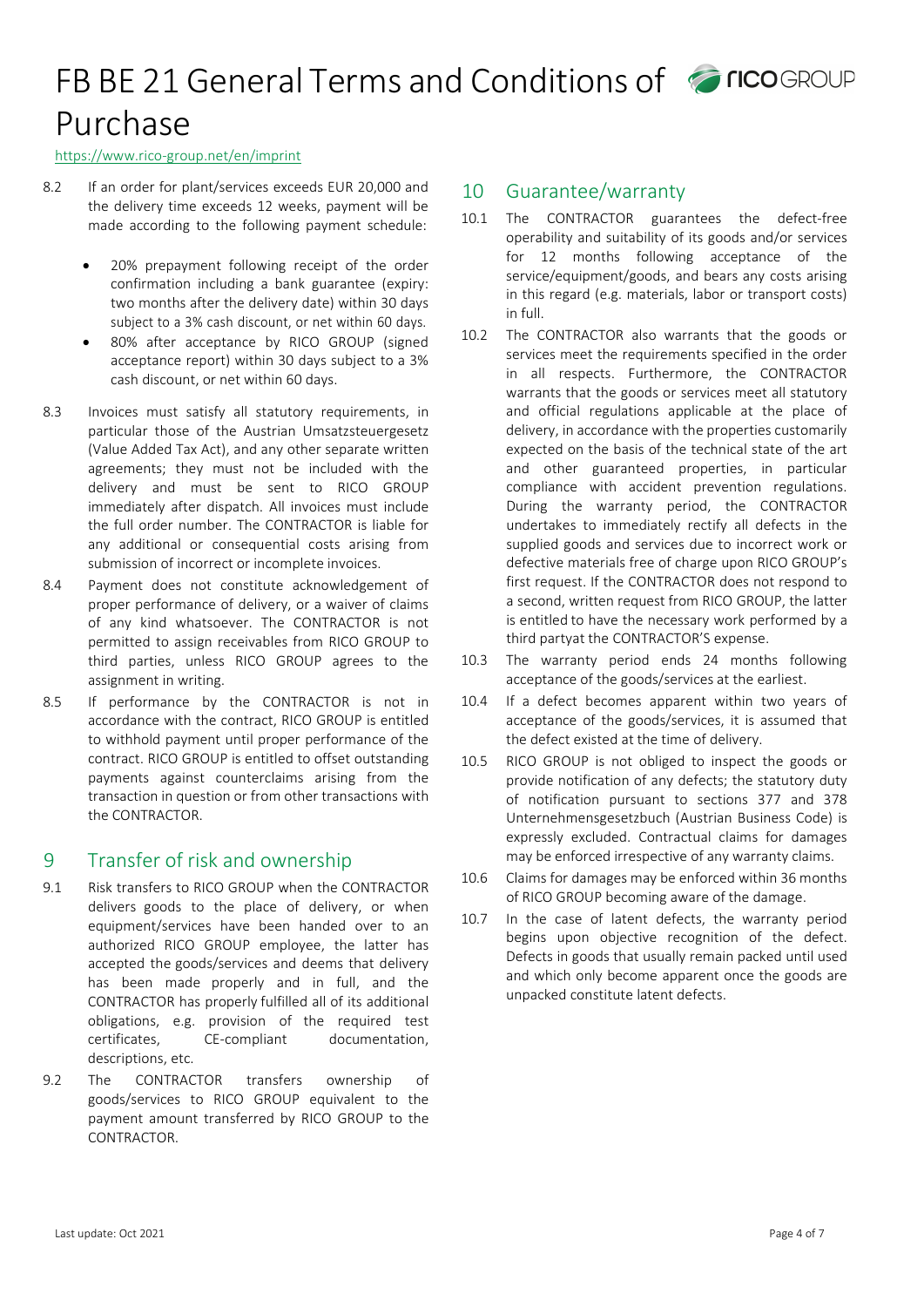#### https://www.rico-group.net/en/imprint

10.8 Repaired and replacement parts are subject to a warranty period of at least 24 months.

> Any ancillary costs (costs of transport to the place of performance, transport costs for returns) related to warranty and guarantee claims must be borne by the CONTRACTOR.

10.9 If the CONTRACTOR allows a two-week grace period for rectification of the defect to expire without remedy, under the statutory regulations RICO GROUP is entitled to rectify the defect itself or to have it rectified by a third party at the CONTRACTOR'S expense. Furthermore, RICO GROUP is entitled at its own discretion to enforce claims for rectification, replacement, a price reduction, cancellation of the contract, as well as damages claims due to nonperformance and positive breach of contract. The CONTRACTOR is liable for products and services ordered from third parties which form part of the supplied goods and services as for its own goods and services.

### 11 Liability

- 11.1 The CONTRACTOR must include German-language instruction manuals and warnings in the delivery and, where possible and reasonable, attach them to the delivered goods. If, after acceptance of the delivery by RICO GROUP, the delivered goods prove to be defective in the meaning of section 5 Produkthaftungsgesetz (Product Liability Act) and/or it is found that the product's properties no longer correspond to the scientific and technical state of the art in the meaning of section 8(2) Product Liability Act, the CONTRACTOR is obliged to take back such goods and refund the purchase price infull.
- 11.2 If claims are enforced against RICO GROUP due to defects in the product delivered by the CONTRACTOR, or in particular due to breaches of official safety regulations or Austrian or foreign product liability provisions, RICO GROUP is entitled to compensation from the CONTRACTOR for such damages, provided they are attributable to the products supplied by the CONTRACTOR. The CONTRACTOR undertakes to fully indemnify RICO GROUP against all claims arising as a result. Such damages include personal injury and property damage, including costs for substitute performance, as well as costs for precautionary and necessary recalls, including any legal and consulting expenses, etc.
- 11.3 If claims are enforced against RICO GROUP due to goods supplied/services rendered by the CONTRACTOR, the latter is obliged to provide, without delay and at its own expense, any evidence requested by RICO GROUP, such as quality and test records, certificates and the like.
- 11.4 The CONTRACTOR undertakes to take out business liability insurance and comprehensive product liability insurance with coverage of at least EUR 10 million per year, which is also valid abroad and covers the costs of product recalls. RICO GROUP reserves the right to demand proof of such coverage from the CONTRACTOR. If the CONTRACTOR does not respond to such a demand within 14 days, RICO GROUP is entitled to terminate the contract and claim compensation for damages.

### 12 Termination of the contract

12.1 If the CONTRACTOR fails to fulfill its contractual obligations in full or in part (e.g. including missing intermediate deadlines in the planning and production process, and defaulting on dependent ancillary services), after expiry of a 14-day grace period RICO GROUP may terminate the contract in full or in part, regardless of whether performance is divisible. With regard to grace periods, the granting of such a grace period, e.g. by issuing several reminders, is sufficient for RICO GROUP to be in compliance with the contract. Especially in the case of failure to provide guaranteed product properties, RICO GROUP is entitled to terminate the contract in full, regardless of whether the services concerned are divisible. This also applies in the event of a significant deterioration in the CONTRACTOR'S financial position. Amounts paid in respect of services affected by termination of the contract must be refunded, plus any finance costs incurred by RICO GROUP. Such termination does not give rise to any claims against RICO GROUP on the part of the CONTRACTOR. The CONTRACTOR is obliged to inform RICO GROUP of such circumstances in writing immediately.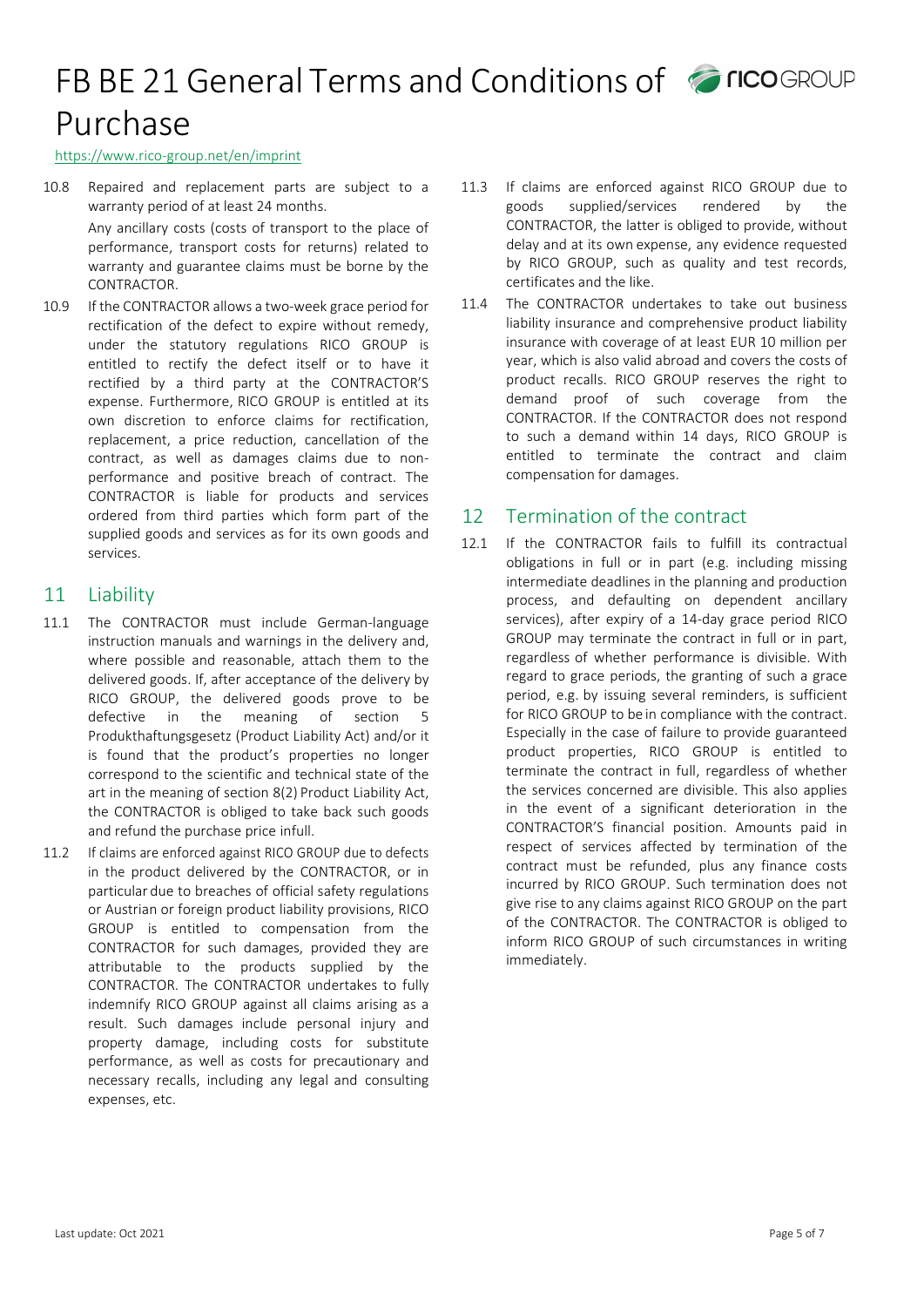#### https://www.rico-group.net/en/imprint

12.2 In such cases, RICO GROUP is obliged to pay the pro rata contract price based on the proportion of services rendered, and to compensate the CONTRACTOR for demonstrable direct costs associated with work in progress and/or the cancellation of subcontracts. Upon payment, the CONTRACTOR transfers ownership of the goods/services concerned; the CONTRACTOR bears the burden of proof regarding the incurrence of the aforementioned costs. After receiving notification of cancellation, the CONTRACTOR will make all possible and reasonable efforts to minimize as far as possible the direct costs which RICO GROUP will reimburse.

### 13 Confidentiality

13.1 Any samples, documentation and information shared in relation to enquiries and orders are strictly confidential, and may not be reproduced or made accessible to third parties without RICO GROUP's permission. RICO GROUP has the right to demand the return of such samples, documentation and information. The CONTRACTOR must destroy such documentation if the parties do not enter into a contract.

### 14 Data protection

14.1 Attention is drawn to the privacy notice posted on RICO GROUP's website: [https://www.RICO GROUP.at/en/Privacy-Notice](https://www.rico-group.net/en/imprint)

### 15 Advertising

15.1 Any form of publication, referencing or advertising by the CONTRACTOR based on the goods and/or services provided to or the business relationship with RICO GROUP requires the latter's written approval. The use of advertising symbols or company logos/trademarks on supplied products or in connection with services provided requires RICO GROUP's written approval. This does not include rating plate labels.

#### 16 Penalty clause

16.1 The CONTRACTOR undertakes to pay lump-sum compensation of EUR 100,000 to RICO GROUP for every breach of these GTCP, regardless of the right to claim compensation for actual damages in excess of this amount.

### 17 Force majeure

- 17.1 Delays or failures in performance within the scope of the order due to force majeure events, for which the party concerned is not at fault, are deemed to be excused for the duration of the force majeure event. In such cases, the party concerned must notify the other party in writing of the occurrence of the force majeure event without delay, and three days thereafter at the latest, specifying the type and scope of the force majeure event and its effects, including their expected duration.
- 17.2 Force majeure events are limited to unforeseeable, unavoidable and exceptional events such as natural disasters, including flooding, earthquakes, hurricanes and other extreme natural events; raw material, energy and labor shortages; labor disputes; unforeseeable disruptions to business operations, or disruptions for which the party concerned is not to blame; fire; civil unrest; war; sabotage; and terrorist attacks.
- 17.3 If the CONTRACTOR cannot provide credible assurance that a delay due to a force majeure event will not exceed 30 days, or if a delay due to a force majeure event exceeds 30 days, and the parties cannot reach an amicable solution, both parties will be entitled to terminate the contract in full or in part.